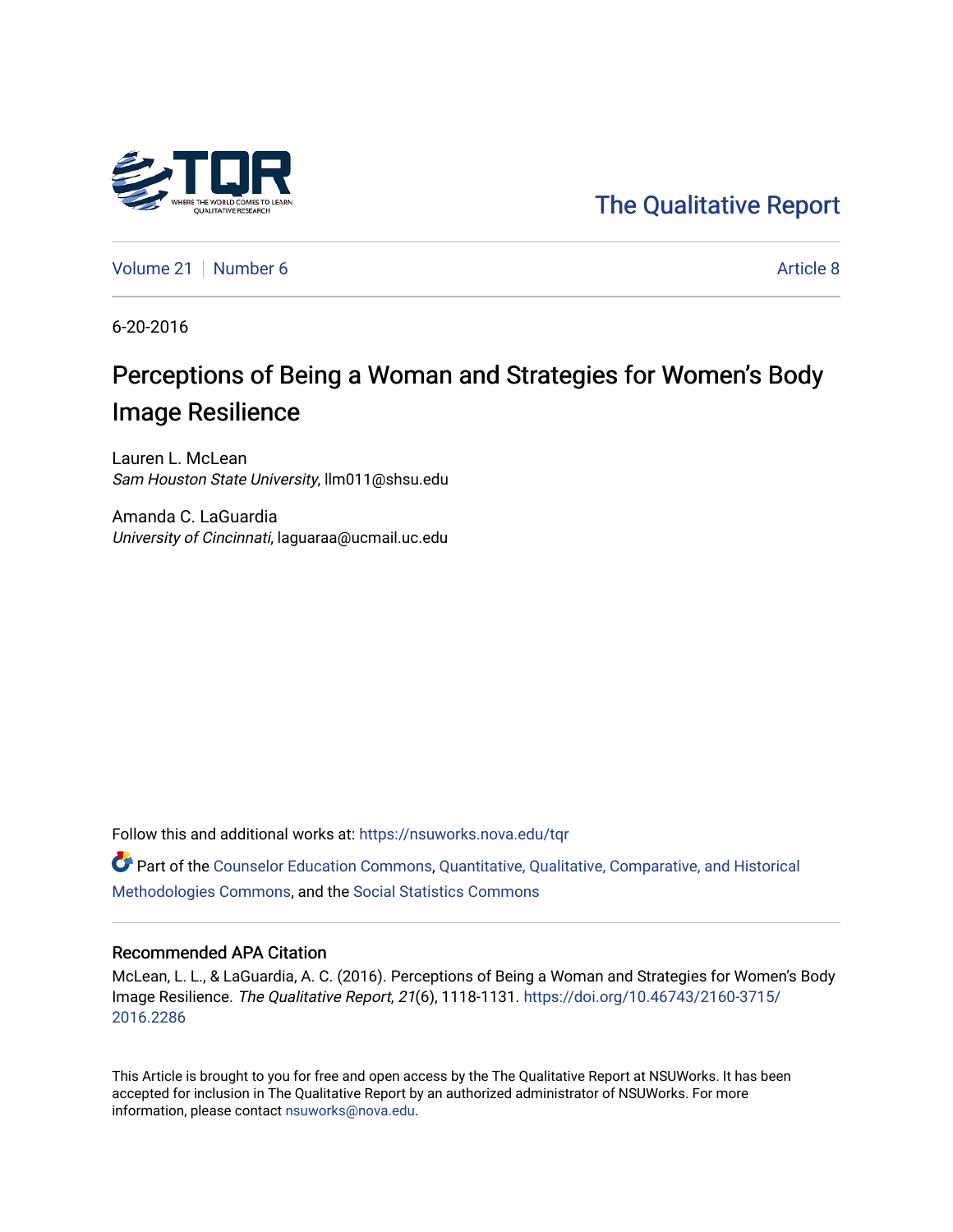# **Qualitative Research Graduate Certificate** Indulge in Culture Exclusively Online . 18 Credits **LEARN MORE**

# Perceptions of Being a Woman and Strategies for Women's Body Image **Resilience**

## Abstract

Although the negative effects of female body objectification are well established, there is a lack of qualitative research examining how women can develop resiliency against body image issues and low self-esteem. Through the current phenomenological qualitative study, we sought to explore how participants defined being a woman, particularly a woman with healthy self-esteem. In addition, we explored several resiliency strategies, based on Choate's (2005) theoretical model of body image resilience, that women could potentially use to combat some of the effects of objectification. Results indicated that female participants experience normative beliefs and gender expectations that a woman with a healthy self-esteem should be able to defy. In addition, results indicated that the resiliency strategies of family support and holistic wellness could be the most beneficial in developing resistance against body image issues.

## Keywords

Body Image, Objectification, Self-Esteem, Resilience, Women

## Creative Commons License



This work is licensed under a [Creative Commons Attribution-Noncommercial-Share Alike 4.0 License](https://creativecommons.org/licenses/by-nc-sa/4.0/).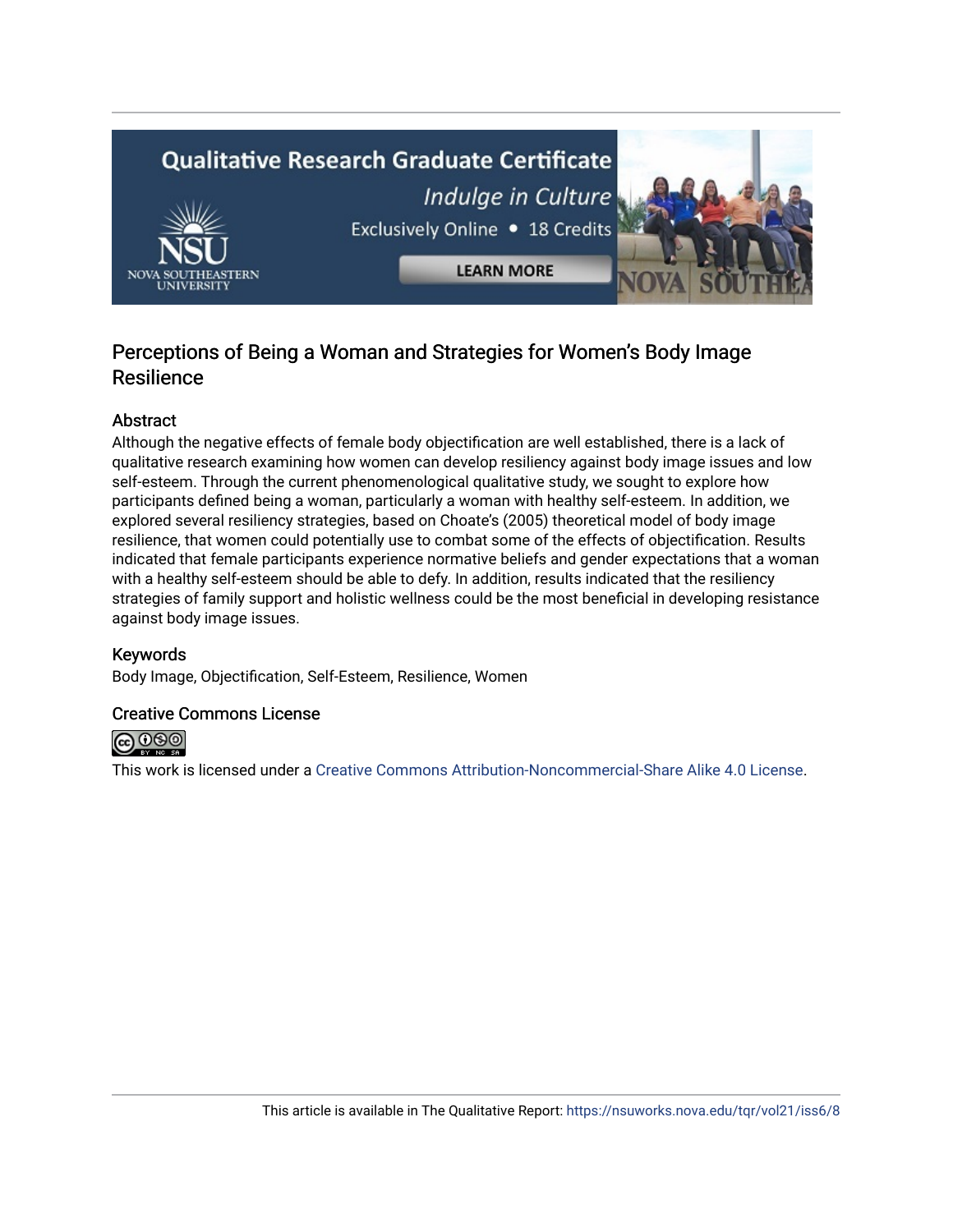

# **Perceptions of Being a Woman and Strategies for Women's Body Image Resilience**

Lauren L. McLean Sam Houston State University, Huntsville, Texas, USA

# Amanda C. LaGuardia University of Cincinnati, Ohio, USA

*Although the negative effects of female body objectification are well established, there is a lack of qualitative research examining how women can develop resiliency against body image issues and low self-esteem. Through the current phenomenological qualitative study, we sought to explore how participants defined being a woman, particularly a woman with healthy selfesteem. In addition, we explored several resiliency strategies, based on Choate's (2005) theoretical model of body image resilience that women could potentially use to combat some of the effects of objectification. Results indicated that female participants experience normative beliefs and gender expectations that a woman with a healthy self-esteem should be able to defy. In addition, results indicated that the resiliency strategies of family support and holistic wellness could be the most beneficial in developing resistance against body image issues. Keywords: Body Image, Objectification, Self-Esteem, Resilience, Women*

There is an increasing body of research within the last ten years examining the influence of body image issues on women's self-esteem, self-worth, and mental health (Arroyo & Harwood, 2012; Calogero & Pina, 2011; Overstreet & Quinn, 2012; Tiggeman & Williams, 2012). However, this research appears to focus on establishing a solid foundation for understanding the ways in which negative body image can harm women and lacks focus on ways women can develop resilience. While there are a few studies on body image dissatisfaction that have evaluated strategies for coping and developing resiliency against body shame and guilt (Choate, 2005; McKee et al., 2013; Liimakka, 2011; Overstreet & Quinn, 2012; Snapp, Hensley-Choate, & Ryu, 2012; Watson, Robinson, Dispenza, & Nazari, 2012; Watson, Ancis, White, & Nazari, 2013) they have primarily utilized quantitative research methods. While this data represents a useful contribution towards developing counseling strategies to address body image issues, more qualitative research examining how women cope with, and develop resiliency against, negative body image is needed.

According to objectification theory, women often experience being treated as a collection of body parts, or just a body, that is valued primarily for how it can be used, or consumed, by others (Fredrickson & Roberts, 1997). Over time, women can begin to internalize others' perspectives of themselves and begin to define themselves based on external perceptions through a process known as self-objectification (Moradi, 2010; Tiggemann & Williams, 2012). How persistently conscious a woman is about her appearance can be swayed by the presence of others, feeling below average compared to the people around her, the type of clothing she is wearing, and race. (Allen, Gervais, & Smith, 2013; Fuller-Tyszkiewicz, Reynard, Skouteris, & McCabe, 2012; Katz-Wise, Budge, Lindberg, & Hyde, 2013; Watson et. al., 2012).

Due to various cultural influences impacting objectification, body image issues can begin at an early age. Young girls have appearance-focused concerns about dieting and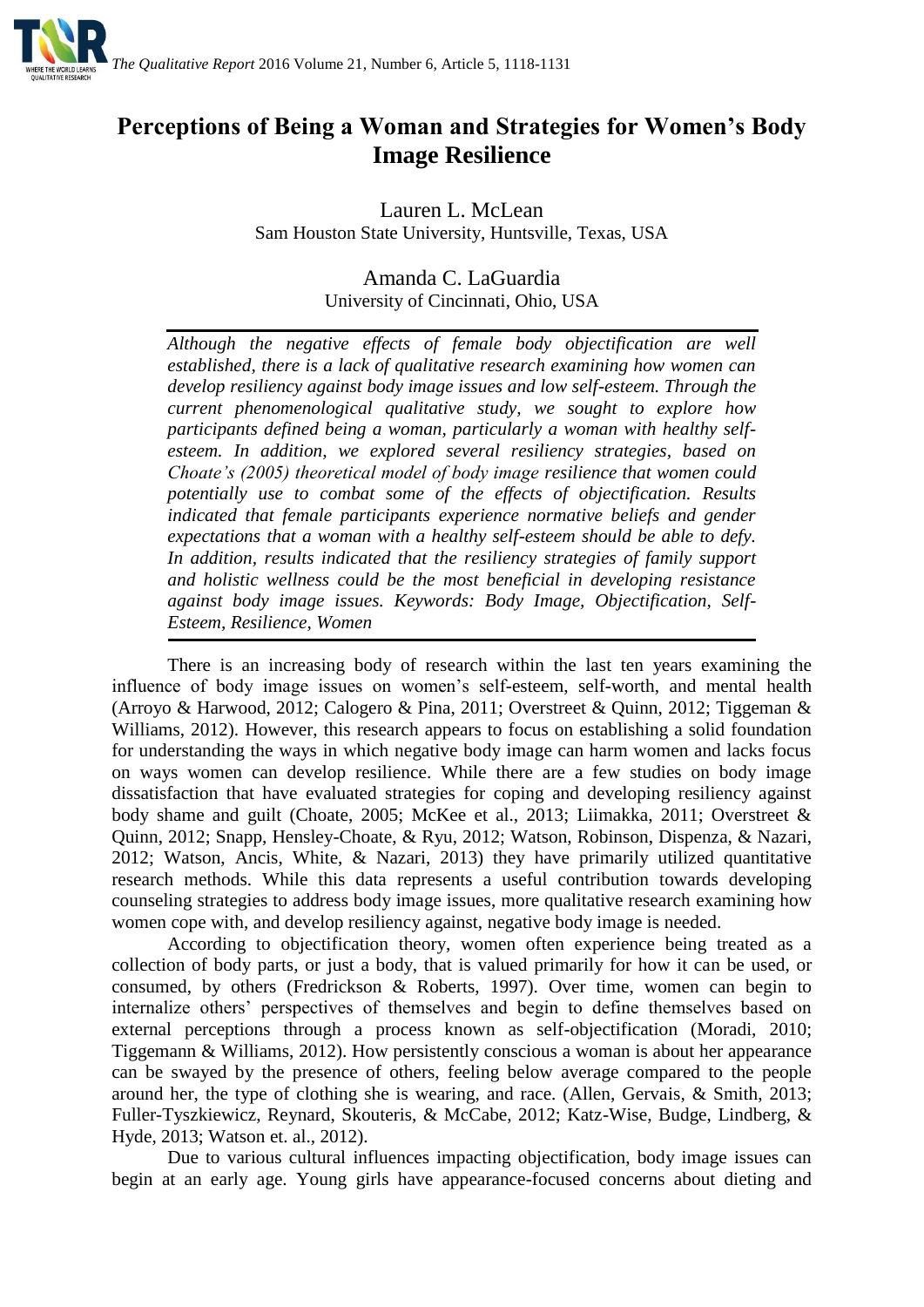weight monitoring as part of everyday interactions with peers that can perpetuate an appearance culture (Carey, Donaghue, & Broderick, 2011). Media messages can shape selfesteem and self-worth, creating a continuous cycle of negative body talk that influences feelings of body guilt, shame, and depression about appearance (Arroyo & Harwood, 2012; Engeln-Maddox, Salk, & Miller, 2012; Pipher, 1994). The perpetuation of the objectification cycle can contribute to a host of mental health issues for girls and women including anxiety,

Fredrickson & Roberts, 1997; Tiggemann & Williams, 2012). However, there are some strategies that can be used to enhance the mind, body, and spirit connection potentially resulting in increased self-esteem and self-worth. Choate (2005) proposed a theoretical model of resilience for girls and women that includes aspects of resilience such as family support, gender role satisfaction, fitness, coping strategies, and holistic wellness and balance. Further research has also established support for these factors in helping women with body image issues develop a healthier self-esteem (Liimakka, 2011; Overstreet & Quinn, 2012; Snapp et al., 2012). Given these recommendations, it will be important for counselors to understand the process by which women utilize strategies to cope with the everyday barrage of potentially harmful images, comments, and body-oriented cultural norms. In addition, more information regarding how women conceptualize the process of societal female objectification can assist counselors in identifying potentially maladaptive coping strategies and reorienting clients towards a healthier mentality.

eating disorders, depression, and reduced sexual functioning (Arroyo & Harwood, 2012;

#### **The Present Study**

The purpose of this phenomenological study was to gain an understanding of some of the resiliency strategies used for women's self-esteem, self-worth, and body image based on Choate's (2005) theoretical model of women's body image resilience. We sought to answer two primary research questions focusing on the influences that are believed to be potentially beneficial to buffer against body dissatisfaction, low self-esteem, and poor perceptions of self-worth. Research questions included: (a) how do participants describe being a woman, particularly a woman with healthy self-esteem? and (b) do participants think the resiliency strategies presented by Choate (2005) are helpful for them in addressing body image issues? These questions have previously been explored in a quantitative context but, as previously stated, similar research from a qualitative perspective is limited. Interview data and open coding processes were utilized to explore participant perspectives regarding these two research questions.

One of the more common theoretical constructs with a postmodern ideology in counseling is feminist theory. Feminist theory encompasses essential aspects of the feminist perspective including consciousness raising, social and gender role analysis, re-socialization, and social activism (Israeli & Santor, 2000; Prouty Lyness & Lyness, 2007; Thomas, 1977). This model takes a less pathological approach to psychological issues and incorporates intersections of the biological, social, and cultural values that factor into mental health development. Overall, feminist theory has challenged traditional scientific inquiry by focusing on the lives and experiences of women and recognizing that gender is an essential category of analysis when attempting to address any psychological issue (Evans, Kincade, & Marbley, 2005; Worell & Etaugh, 1994). Utilizing this framework for research, we take into consideration that gender roles and norms are socially constructed. We aim to analyze the influence of cultural expectations regarding women's bodies with our participants. It is our intention that this research will be useful for practitioners working with girls and women who have body image concerns, low self-esteem, and poor self-worth.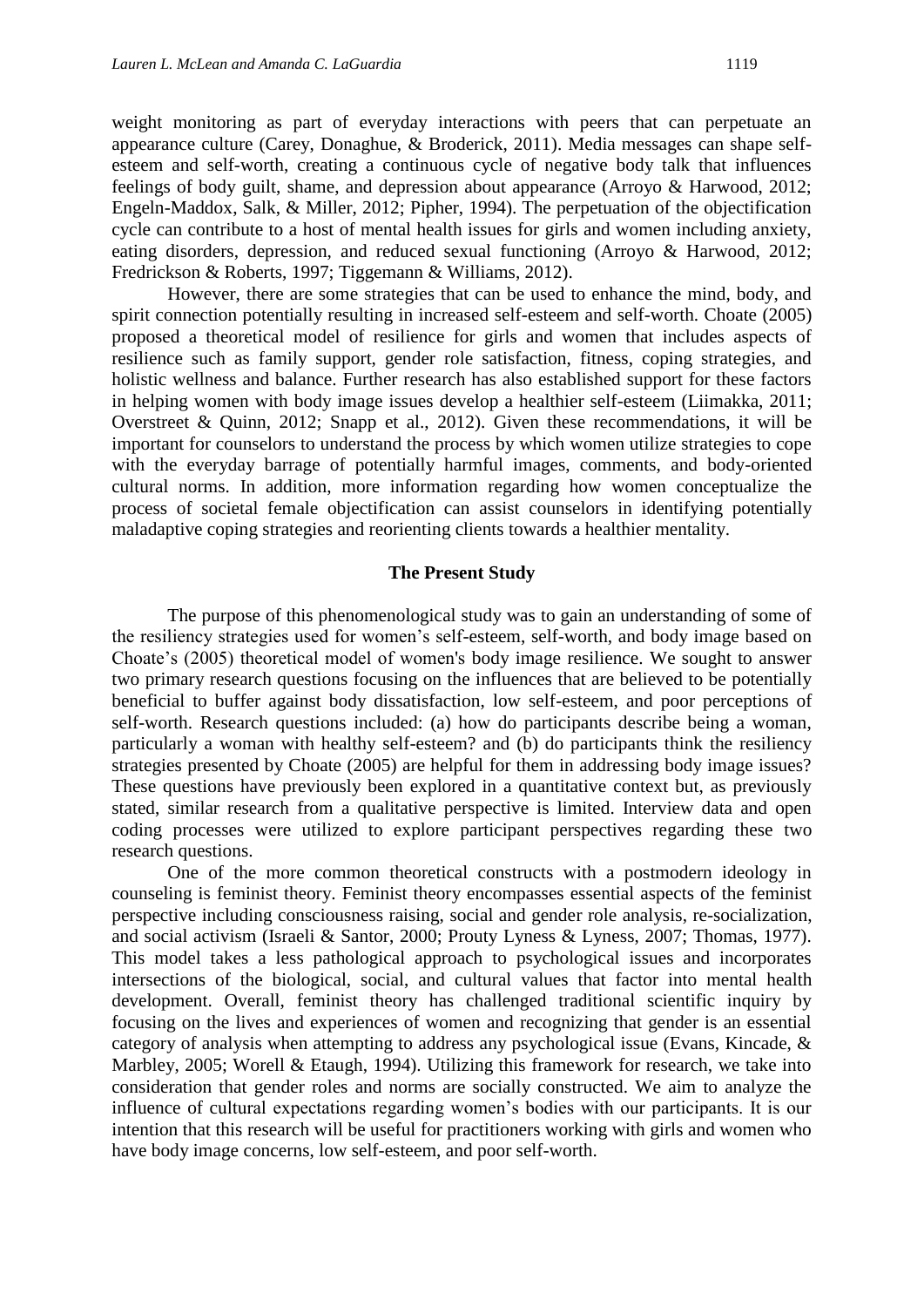The first author, who identifies as a woman, conducted the entire research study as a graduate student under the mentorship of the second author who is an Assistant Professor in the Department of Counselor Education at Sam Houston State University. The first author has longstanding research interests in women's mental health issues, particularly mental health issues as they relate to body image issues. The second author has an interest in (and has published on) applications of feminist theories in pedagogy, supervision, and clinical practice as well as the importance of inter-disciplinary mental health care for client mental health treatment. It was the first author's intention to begin to explore strategies for counselors to assist girls and women in coping with and overcoming the negative effects of body image issues that have been established by previous research literature.

#### **Method**

Working from a feminist theoretical lens, we utilized an empirical phenomenological qualitative design for this study. The design was chosen in order to obtain comprehensive descriptions that provide the basis for a reflective structural analysis and portray the essence of the experience (Moustakas, 1994). The procedures for empirical phenomenology consist of identifying a phenomenon to study, bracketing out one's experiences, and collecting data from several persons who have experienced the phenomenon (Moustakas, 1994). The researcher then analyzes the data by reducing the information to significant statements, combines the statements into themes, develops textural and structural descriptions of the experience, and combines the descriptions to convey an overall essence of the experience (Creswell, 2007). Feminist scholarship focuses on exploring themes from a participant's point of view in order to allow for more breadth and depth of the research and to dispel power differentials within the research setting. Therefore, feminist theory can be combined with phenomenological qualitative research in order to help gain a more thorough understanding of the multiple explanations for various gender issues while emphasizing the value of participant voices.

#### **Participants**

Inclusion criteria for the study required that participants identify as female and be at least 18 years of age. The criteria were left open in order to explore this phenomenon from a general adult female perspective. Participant demographics of the study included 15 women, ages 18 to 55 (one identified as 18-24, 11 identified as 25-35, one identified as 36-45, and two identified as 46-55), residing in suburban and urban areas in Texas, Utah, and Michigan. All women had a Bachelor's degree or higher (four had a Bachelor's, nine had a Master's, and two had a Ph.D.) with 13 identifying as Caucasian, two as other, and one preferred not to answer. All participants identified as Non-Hispanic except for one who identified as Latina and one who preferred not to answer.

Participants were recruited through convenience and snowball sampling techniques using online and word-of-mouth advertising through social media sites (i.e., Facebook) and email. Two of the women lived out of state and responded to online advertising. Four of the participants were students at a local university who responded to online advertising and the remainder of the participants were women in the community who responded to word-ofmouth advertising. There were no participants who contacted the primary researcher who were ineligible for the study.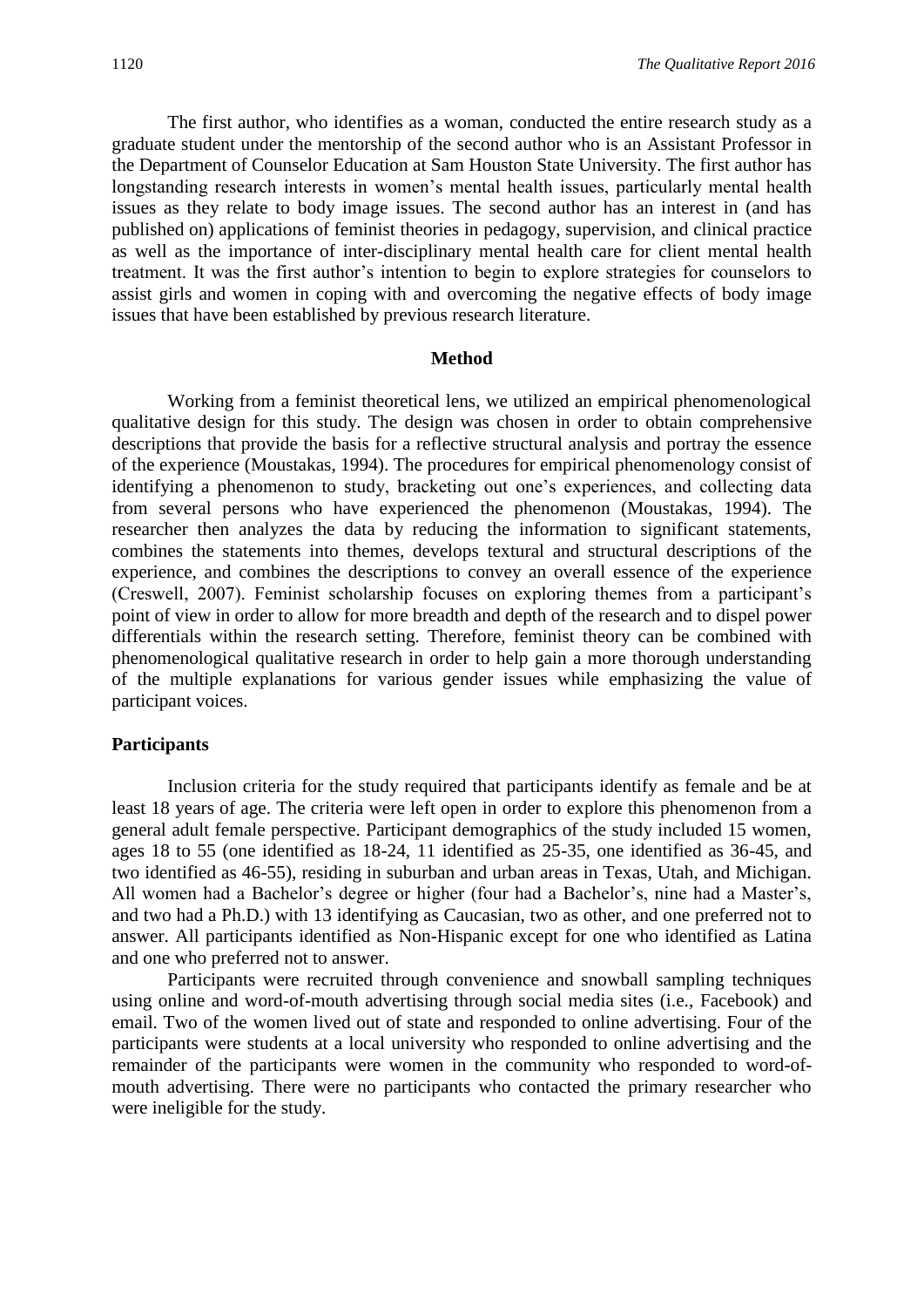#### **Procedure**

The first author conducted, transcribed, and was primarily responsible for the analysis of the semi-structured interviews. The Institutional Review Board approved the study, which consisted of 13 face-to-face interviews and two interviews that were conducted electronically through email and online chat. It can be argued that interviews conducted through non faceto-face means may result in more honest data and can be used when dealing with sensitive topics (Trier-Bieniek, 2012). Therefore, when distance precluded a live interview, the researchers believed the process would not be harmed if electronic contact was made as opposed to a live meeting. The shortest interview lasted approximately eight minutes and the longest interview was 45 minutes. The average time for the interviews was 15 minutes, which excluded time spent on participants reading and signing the consent form as well as being provided counseling referrals in the community. The interviews were conducted in areas where the participant felt most comfortable, such as the participant's home, a classroom, or in the community, in order to help participants feel more at ease and to establish a research relationship (Maxwell, 2005). Participants were asked to read an informed consent form before the interview began regarding the research topic, the study's purpose, risks and benefits, privacy and confidentiality, and participants' rights. After the interviews concluded, participants were also provided with a list of counseling referrals in the community should the research topic elicit any further need to address any mental health concerns.

#### **Materials**

The protocol for the main study included nine semi-structured interview questions. We began with questions about what it means to be a woman and a description of what a healthy self-esteem might look like. The focal questions were grouped into resiliency strategies that included family support, the relationship between femininity and masculinity, athleticism, coping strategies, and a sense of holistic wellness based on Choate's (2005) theoretical model of resiliency. The first two interview questions were used to address our first research question and the remainder of the interview questions addressed the second research question (see Appendix A). With all questions, the interviewer encouraged the participant to respond in the context of body image and self-esteem. The interviewer followed the participant's lead when deciding how much time to spend on each question and whether or not to ask follow-up questions not part of the protocol. Demographic information was collected from participants at the time of the interview except for two instances where this data was collected at a later date.

#### **Analytic Methodology and Trustworthiness**

In order to understand the phenomena being studied, different strategies and conceptual tools were used to answer our research questions and address validity threats (Maxwell, 2005). The initial step in the qualitative analysis was to read the interview transcripts and highlight statements and quotes that provided an understanding of how the participants experienced the phenomenon. Memos were written during this process in order to capture analytic thinking and to facilitate analytic insights into clusters of meaning. Then the significant statements were coded and rearranged into categories to facilitate comparison and aid in the development of themes. The themes were then used to write a description of what, and in what context, the participants experienced the phenomenon. Relationships were analyzed to connect statements and events in order to understand the essence of the phenomenon.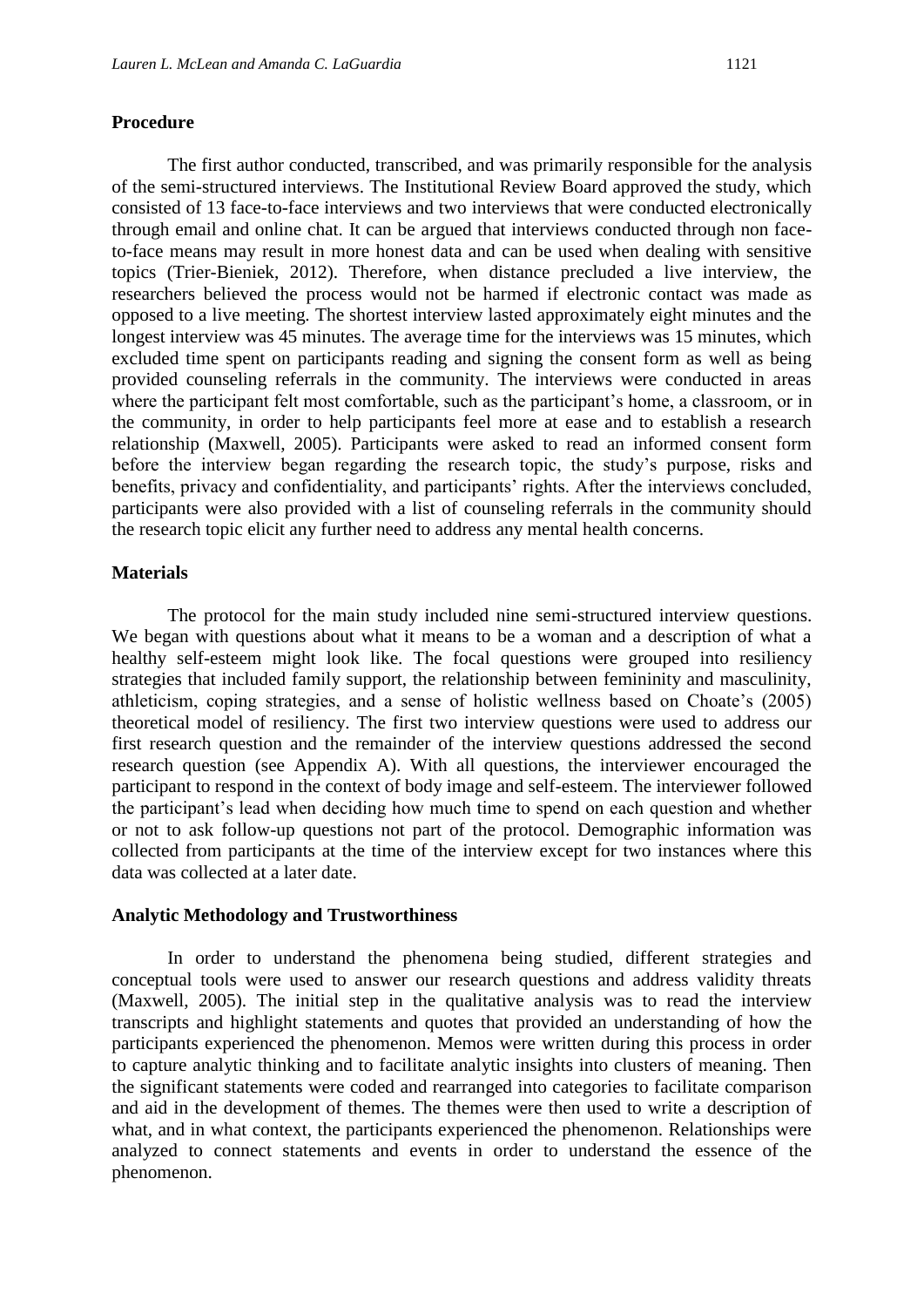One of the main threats to credibility in qualitative research is researcher bias. There is a possibility that data was selected from the analysis that fit the researchers' existing feminist perspectives and preconceptions of objectification. It is also possible that there could have been bias due to the authors being women who may have experienced their own form of objectification, body image, and self-esteem issues. In addition, the mere reaction to the research study topic and questions may have swayed participants' responses, particularly given the greater awareness and publicity that this topic has received from various news sources.

Consequently, validity of the study was addressed in several ways. First, fifteen participants were used for this study in order to obtain rich data and in order to reach data saturation. Data saturation was reached when the responses from the latter interviews did not add any new information to the responses from the former interviews. Member checking was utilized by sending participants a copy of their transcribed interviews and soliciting feedback from the participants regarding the data. Participants were allowed to make any changes or further comments as they saw fit. None of the participants elected to make any changes. The data was also analyzed for any discrepant data in order to determine if the conclusions needed to be altered. Feedback was solicited from the second author in order to check against the first author's biases and assumptions. Lastly, participants were interviewed at different times, on different days, and in different settings in order to allow for comparisons across responses.

#### **Results**

Our analysis resulted in four overarching themes that included normative beliefs about womanhood, resiliency strategies, a double-edged sword, and change. The subthemes included nurturing but mature, gender assumptions, defying expectations, role models, gender rules, education, and interconnectedness. We will discuss overarching themes separately and the subsequent subthemes that accompany each main theme.

#### **Normative Beliefs about Womanhood**

This theme focused on the perceptions of being a woman and healthy self-esteem. When asked about being a woman, participants appeared to find the question difficult to answer and often needed some time to think about their responses. "Not something I've ever really thought about." It was as if the women in this study had never paused to think about their identities in terms of their biological sex and/or identified gender. "Being a woman is so tied into my identity and existence that it is almost synonymous to being human or being alive for me."

**Nurturing but Mature.** Many of the participants identified being a woman as being independent, hard-working, selfless, proud, and free. "I just know what I like to do and I do it. I know how I like to be and I am. I just am who I am. I was born female. I think I will continue to be but not because they tell me that I am." Being female included the ability to bear children and to be "mothering" but also to have a strong side as well. "Cares about herself and her own well-being and the choices that she makes are for her and not for everybody else." Even though the women identified both nurturance and strength as being part of a woman it seemed as if the two constructs were separate. In other words, a woman can be either nurturing or strong but they are not both. This may present in female clients as a desire to put others' needs before her own in an effort to be nurturing while simultaneously not realizing that she can be strong at the same time. This subtheme could also reflect that women believe that nurturing is reflective of strength and is not reflective of weakness.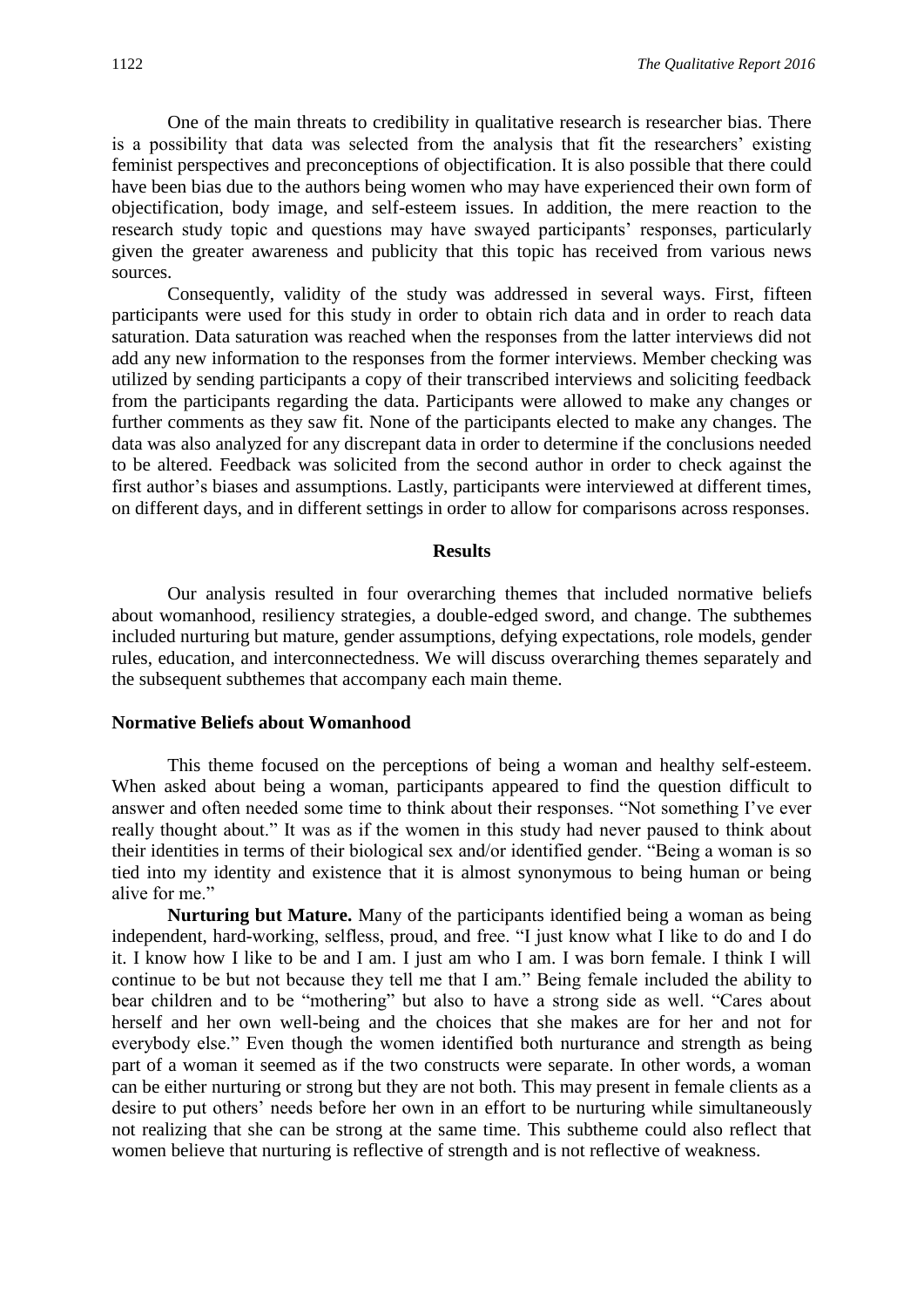Gender Assumptions. These are the participant-perceived judgments and expectations made of women based on their biology. Some of the participant assumptions included: (a) being overweight does not equal being healthy, (b) there is an inherent view of attractiveness based on evolutionary theory, and (c) that there are various cultural and biological influences placed on women since birth.

It's not just being a woman in that I need to buy tampons or being a woman in that I buy high heels and frilly clothes but also being a woman in that if I go to, even if I go outside, I might get cat called. Or, if I go to the auto repair shop people might not take me seriously or people might assume that I am mothering just because I am female. So for me being a woman is all parts. Part my decision and part all the things that people put onto my decisions. (25-35 year-old Caucasian participant)

Another participant stated:

When a man has a family and a job they don't say oh yeah he has to juggle having a family and a job but when a woman has a job it's like she has to juggle the family and a job because she's expected to take care of the house and the kids and all that. So, it's like, well, how's that any different than, you know, a man having a job? They both got to do the same thing. I guess it means doing more with less sometimes. (25-35 year-old Caucasian participant)

**Defying Expectations.** In this subtheme, self-esteem became more than just body image. Self-esteem was about knowing yourself and not being concerned with the opinions of others. In general, the definition of womanhood does not fit for everyone; however, that does not mean someone is less of a woman because she does not fit into society's expectations. "I don't think I'm any less of a woman because part of my body was taken out or because, you know, I can't have a kid." In addition, self-esteem was about recognizing that perfection is unattainable. "I don't feel like good self-esteem means you always feel great about yourself or that you never have any questions. Just that more often than not you feel comfortable being who you are."

#### **Resiliency Strategies**

The second part of the interview was to address the resiliency strategies that were discussed in the literature review. These included family, gender roles, athleticism, coping strategies, and a sense of holistic wellness. In general, participants responded that they found family support and holistic wellness as most helpful.

**Role Models.** Role models seemed to be particularly important because they were deemed as the main source of formative messages regarding support or rejection. They are not necessarily family members but they can be other positive influences. As one participant stated, "Women will get their ideas on how to behave from other strong women."

Gender Rules. One main point of note for this subtheme was the reinforcement of gender rules. If a woman follows gender norms it will be easier for her as she will be more accepted; however, if a woman decides to push gender boundaries she will most likely be judged, bullied, or pressured into conforming to a more acceptable stereotype. Consequently, it is easier to live within the rules of traditional gender norms but it can also be limiting. "I definitely identify as a woman but in that context I'm allowed to exhibit masculine behaviors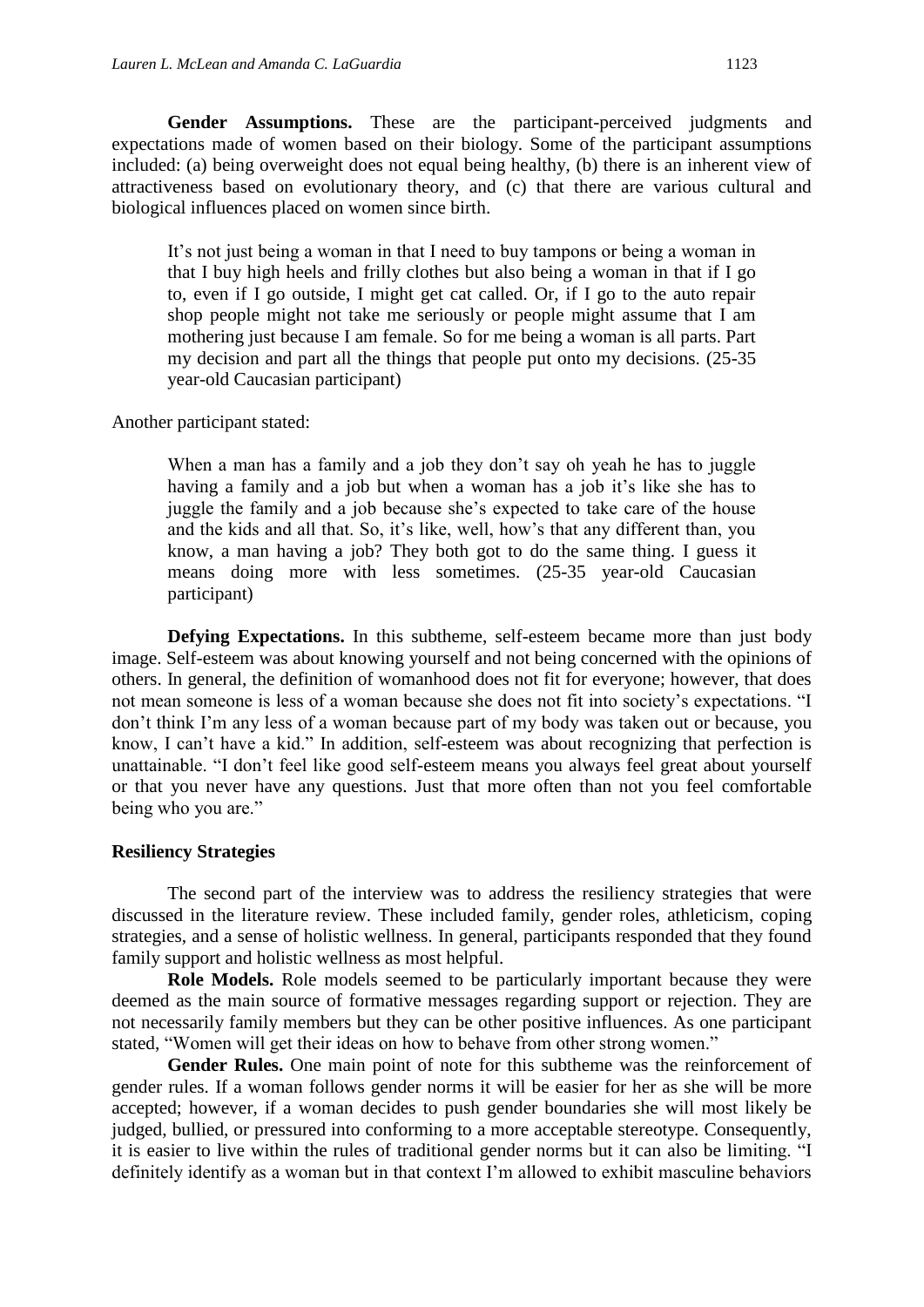as much as I want as long as I also perform as a woman." This quote leads to a second premise that women are able to experience more flexibility when it comes to bending the rules. "I can go see man movies because I want to see man movies but men can't see girly movies because, you know, oh you're girly if you like girly movies." Women can express a mixture of female and male characteristics with less backlash and can explore boundary parameters as long as the rules are still followed.

If you're going to buck that you can because there's a little bit more flexibility than say if we were males, but if you're going to buck the system you better buck it well. So, you can't just be a tomboy, it's better if you can be the captain of the softball team. (25-35 year-old Caucasian participant)

**Education.** Participants noted the importance of having genuine conversations about the messages that girls and women receive about their bodies.

I think we need to a much better job of educating young girls and women about some of the unrealistic (and often truly unreal, thank you airbrushing!) images and messages that media and others perpetuate as beautiful. I think learning about and being exposed to a variety of cultures and different beliefs about what beauty is is important. Even just learning about how society's opinions on beauty change over time, with norms shifting every couple of decades. And just teaching what actually *is* a normal weight range or shape statistically is useful—numbers-wise, being a size 00 is actually pretty rare in our society, so it just may be unrealistic for girls and women to expect that of themselves. (25-35 year-old Caucasian participant)

These conversations should begin early and some participants mentioned getting these messages across in the form of campaigns, such as the Dove Real Beauty campaign (Unilever, 2014), along with the need for more opportunities to engage women in educational endeavors.

**Interconnectedness.** Nearly all of the participants were encouraged by the idea of focusing on holistic health mainly because of the interconnectedness with other resiliency strategies. Being holistic is ideal because it promotes health, wellness, balance, and stability. "A woman is composed of *tons* of things that cannot be divided or organized into gender or anything like that." Although the participants all agreed that holism will broaden the view of the self they admitted that holistic health can be difficult to achieve.

#### **Double-Edged Sword**

All of the resiliency strategies mentioned had both positive and negative aspects to them. There was a sense of pressure to do more, not doing enough, and not being good enough. For example, while speaking of fitness and athleticism, one participant mentioned, "You came this far but you haven't gone far enough and, yeah, you're a size 18 now but you should be a size 8." There appears to be a fine line that all women must balance even when speaking about a topic that is often thought of as inherently positive.

#### **Change**

Many of the participants struggled to think that anything was going to change in regards to the messages women receive and the constant cycle of body image issues. One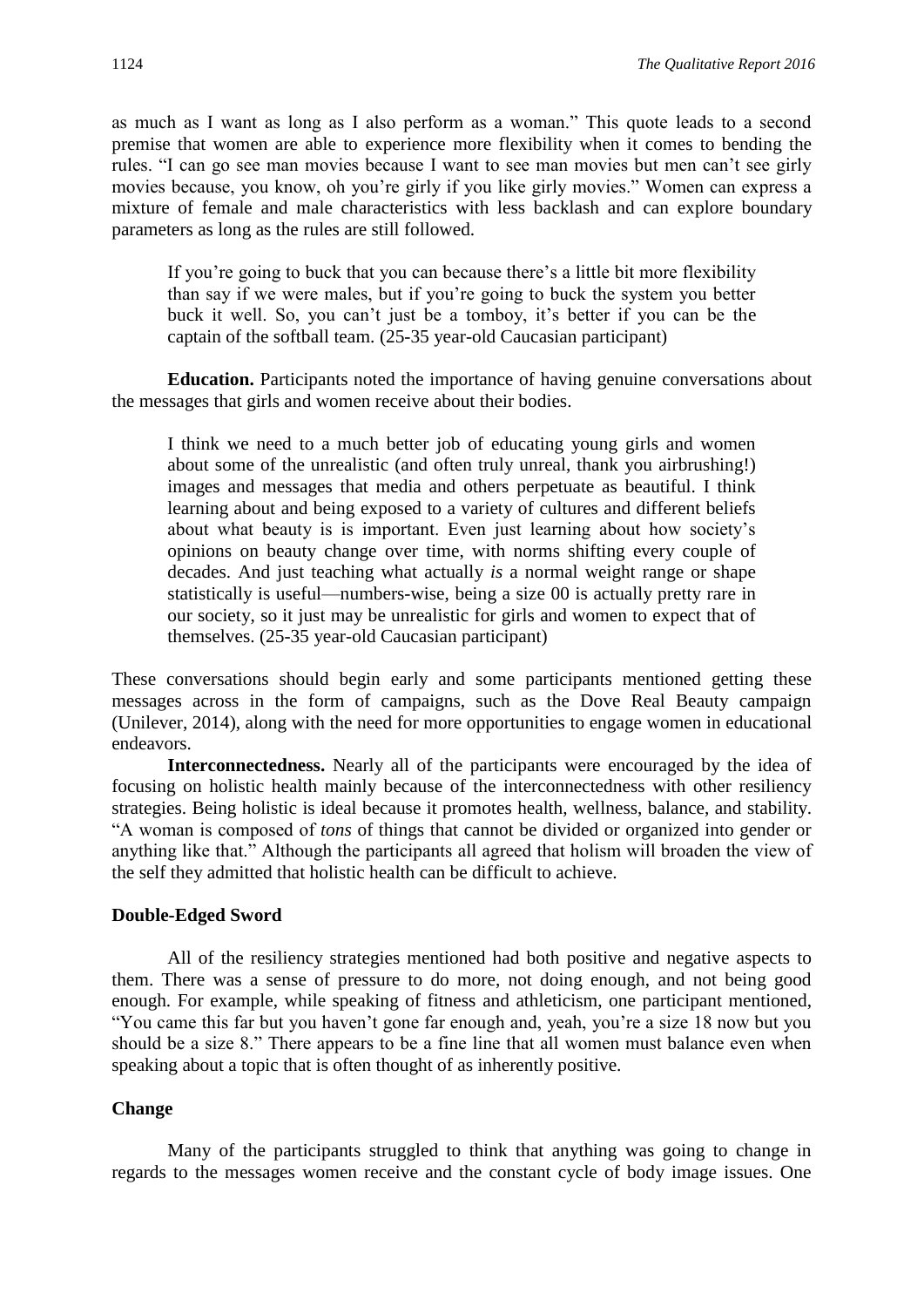participant said, "It does matter what you look like. It has always mattered what you look like. It will always matter what you look like." There seems to be a sense of insurmountability when it comes to changing longstanding childhood mental patterns. "The best thing we can hope for is to become more aware. Women will always feel the need to look 100% perfect all the time." Therefore, many women believe that negative body image and low self-esteem will always be a lifelong struggle.

However, even though some of the participants were not sure if change was possible many of the participants had suggestions for change. One suggestion was to focus on the uniqueness of each individual. When speaking about this topic two participants commented, "They are an individual. They aren't anyone else and so they shouldn't have to compare themselves to anyone else" and "It's okay to not be good at something because everyone is not good at something. I was so worried about what I could not do well instead of worrying about the things that were a strength for me." Each woman is diverse with inherent worth and this should be showcased by raising awareness on multiple forms of worth instead of focusing on just the physical. "I wish that the default for all of us could be that level of selfesteem, that understanding, that we're all worthy in some way and that it's just a matter of keeping that up rather than starving – believing that we're inherently broken or imperfect and having to work up from there."

Lastly, in order to make change the participants commented that some action needs to take place, particularly with the media. "Somebody's got to take some action and that is, I think, the most important thing is that we have to start taking actions instead of having intellectual conversations about it and then tabling it." However, many women commented that any change, whether societal or individual, is a step in the right direction.

I would still rather be making gains somewhere in one of those categories than to make no progress anywhere. And if we could all agree that tomorrow that, okay, fine, screw it, we're going to pick athleticism. We're going to work really hard to make everybody take care of their bodies or at least try to embrace their physical well-being. Fine. Let's start there and we'll figure the rest of it later. (25-35 year-old Caucasian participant)

#### **Discussion**

The goal of the current study was to explore how participants describe being a woman, particularly a woman with healthy self-esteem, and whether the resiliency strategies presented by Choate (2005) are helpful for them in addressing body image issues. The preliminary findings of this study indicate that a woman with healthy self-esteem is someone who is able to care for herself and others. It is a woman who is nurturing and strong. These two concepts appeared to be separate when analyzing the data; therefore, it might be beneficial to help women associate these two terms. This study also indicated that strategies such as family support, athleticism, education about coping strategies, exploring gender role messages, and holistic wellness could be beneficial for women in helping with body image and self-esteem issues. These results were consistent with other research on the topic of resilience and supported the theoretical model of body image resilience (Choate, 2005; Liimakka, 2011; Overstreet & Quinn, 2012; Snapp et al., 2012; Watson et al., 2012; Watson, et al., 2013). However, initial results of this study point out that some of these strategies can turn negative if taken to an extreme. Balance in the use of any coping strategy would be important to ensure health. Overall, the participants concluded that some change needs to occur on the individual and societal level, particularly with the media, in order to make a lasting impact on women's body image and self-esteem.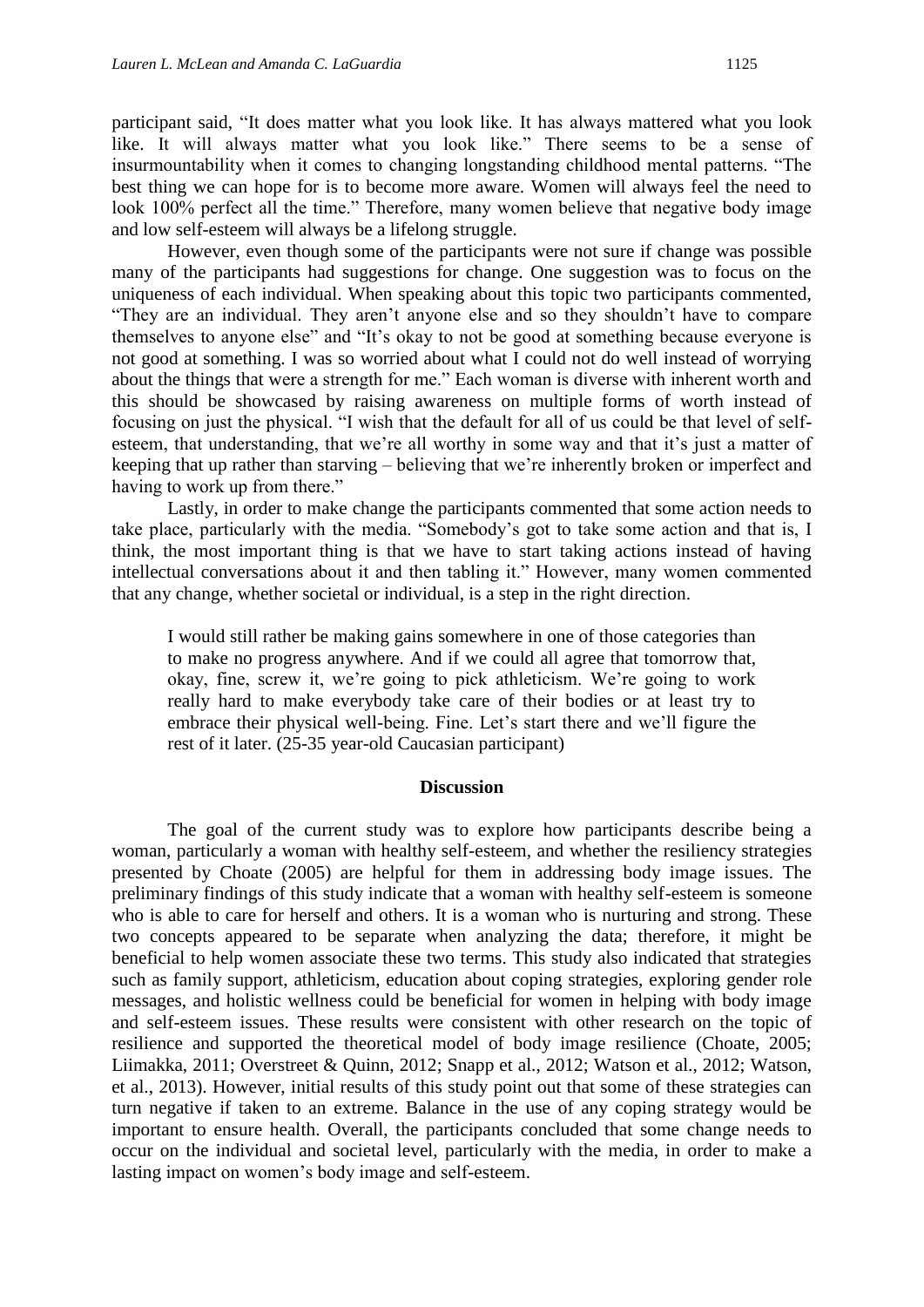Although the results from this study are preliminary, they could allow us to better understand, from women's perspectives, the degree to which resilience strategies would be beneficial for developing a sense of personal power and a healthy self-esteem. Specifically, family support and a focus on holistic wellness seem to be the most influential in participants' lives and are the two factors that participants were drawn to the most. The women in this study appear to believe that family is important as it provides an atmosphere in which values are learned regarding what is appropriate and acceptable behavior. The family does not necessarily have to be immediate family but can include positive role models.

Participants also highlighted the importance of balance in their lives, which is consistent with ideas of congruence related to a wellness model (Myers & Sweeney, 2005). Within the context of participant perspectives, holistic wellness may also include focusing on the inherent strengths and unique qualities of each individual. By doing this, women and girls could learn to value their unique attributes and thus society could value the diversity of life rather than promoting conformity of appearance based on unrealistic ideals. The results of this study only explain some aspects of negative body image, low self-esteem, and resilience but participants in this study did reveal a tendency for women to engage in negative thinking about their bodies. It could be important for women to want to focus on other aspects of themselves besides their physical appearance, which would be an important area of discussion in counseling, particularly with women who are referred for body image and related concerns.

Furthermore, we often hear people who are confronted with potentially harmful messages say, "I don't care what other people think of me," which seems to portray an image of self-confidence. This strategy was subtly reflected in the participant's responses regarding what they thought a woman with healthy self-esteem would say or believe. Thus, statements related to a lack of concern for the opinions of others related to self may either be a reflection of a true state of being or an attempt to give an impression of confidence. Some women are able to move into a state of knowing where they are able to believe in themselves despite oppressive messaging and author their own identity, a phenomenon Belenky, Clinchy, Goldberger, and Tarule (1997) described as constructed knowing. Female identity development may be essential for women to construct a healthy self-image in the face of cultural-based oppression.

We would also like to point out the theoretical concerns and implications of the current research. Objectification theory states that self-objectification is a result of society's objectification of women's bodies (Fredrickson & Roberts, 1997). However, it is important that women take responsibility for their development of their own self-image. The media plays a role in perpetuating the objectification of women, a cycle that is then continued on an individual level by engaging in behaviors such as "fat talk" where we constantly judge not only ourselves but also others (Arroyo & Harwood, 2012; Engeln-Maddox et al., 2012). One of the strategies discussed in this study was focusing on the inherent worth of individual women and celebrating our own uniqueness. In order to do so we need to become more aware of our own objectifications and work to change how we perceive others as well as ourselves. In addition, encouraging community advocacy may also help create a deeper connectedness to the meaning clients give to their self-image and help them feel as though they are contributing to a broader cultural change.

#### **Implications**

Objectification has negative effects on women. First, it can serve to marginalize women, reducing their worth to their physical appearance, in both subtle and overt ways. Second, it can escalate into a broader negative self-concept and can increase mental health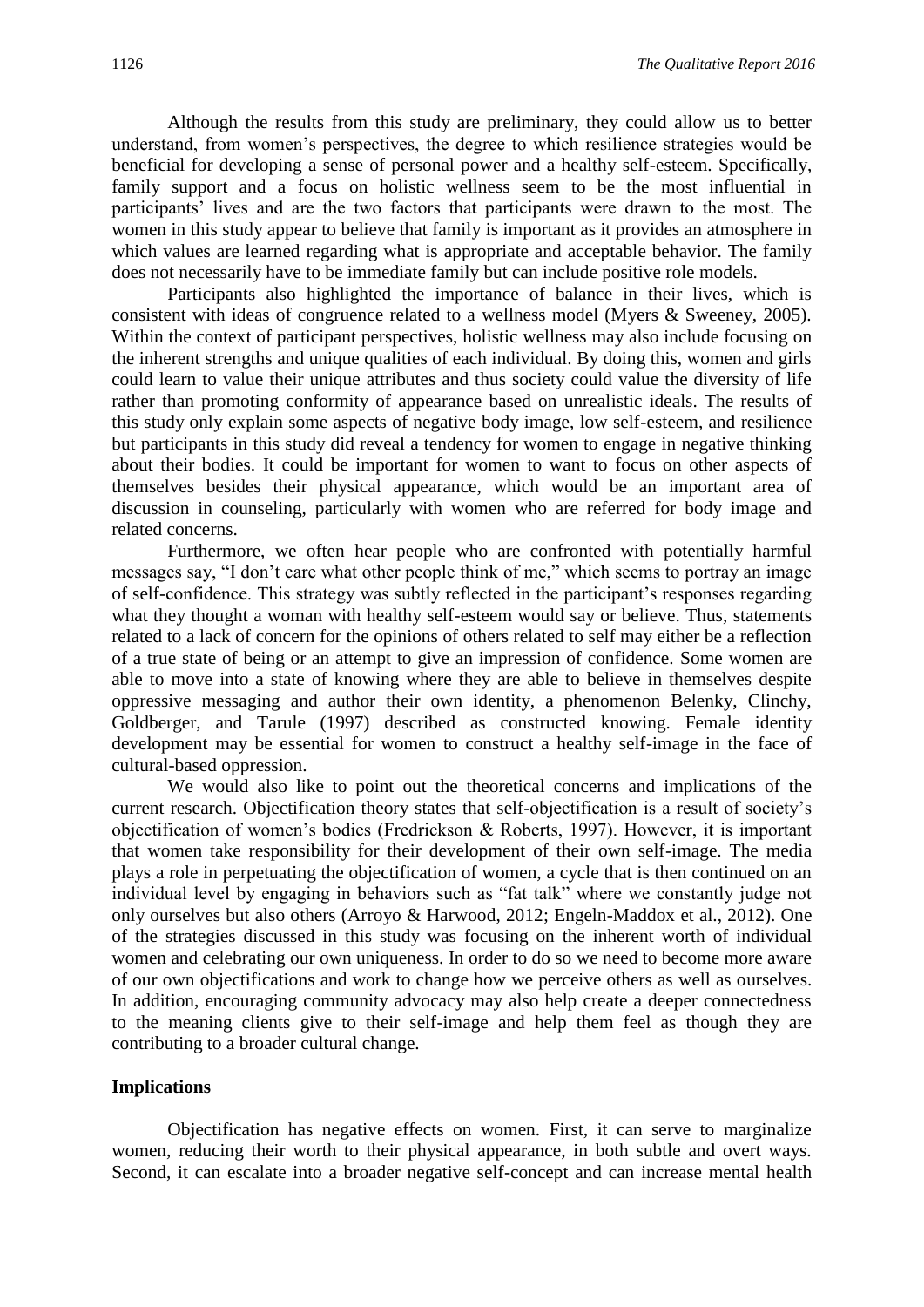issues such as depression, anxiety, eating disorders, and relationship issues (Calogero, David, & Thompson, 2005; Tiggemann & Williams, 2012). Objectification has had such a profound effect on women that campaigns, such as eating disorder prevention programs and Dove's Real Beauty campaign (Unilever, 2014), have been developed to assist women in coping with their issues. The statements made by the participants of this study reflect that women may already be aware that negative body image and culturally-based objectification are real and have real consequences. It is possible that, due to the increased awareness in the media regarding culturally-based objectification, that the media is also influential in how women conceptualize body image issues thereby limiting the scope and understanding of the phenomenon of objectification to only what the media presents to us. The limited information provided might not enhance the intricacies of how body image can intersect with all aspects of a woman's identity. Overall, our study suggests that women may want to do more to develop resilience to prevent these issues from developing in young girls, and thereby in adult women, but they may be unsure as to how to take that initial action.

Other literature suggests that focusing on family and positive role model support, engaging in feminist discussion, spirituality, physical activity, and developing a positive identity have all been beneficial for reducing the effects of objectification (Choate, 2005; Liimakka, 2011; McKee et al., 2013; Overstreet & Quinn, 2012; Snapp et al., 2012; Watson et al., 2012; Watson et al., 2013). One useful technique for counselors would be to engage in feminist technical processes in counseling. Feminist therapy focuses on empowerment, social advocacy, and exploring how society impacts a woman's perception of herself (Israeli & Santor, 2000); however, feminist theory is not often taught or practiced in graduate counseling programs. Therefore, techniques associated with this theory may not be translated to counseling sessions, even though they can be effective in helping women with acceptance of themselves. All of the participants in this study acknowledged that education would be beneficial in assisting girls and women with resilience against body image issues and counselors can engage in this process by teaching girls and women rhetorical analysis through a feminist lens.

Part of this analysis may include defining what it means to be a woman. Many of the participants found it difficult to answer this question without taking some time to think about their answer. In addition, many of the participants commented that this was something they had never thought of before. It is also interesting to note that many participants used the words "strong" and "nurturing" in their responses and none appeared to define themselves by their physical appearance; although they acknowledged that a focus on appearance is ultimately an inherent part of being a woman. It would appear that in order for a woman to be able to establish a healthier sense of self-worth she may need to define who she is as a woman and what that means to her. Having a more established and clear sense of self can assist counselors with addressing body image dissatisfaction through a more comprehensive approach. By conceptualizing what it means to be a woman, counselors can more effectively assess a woman's strengths and determine which specific protective factors are of value to each woman that may need to be enhanced in order to develop resilience. This may prevent the overuse of a blanket approach to resolving body image issues and further embrace the diverse needs of each unique individual.

Finally, helping women focus on all aspects of their lives and engaging in holistic wellness can be helpful for women struggling with negative body image issues and low selfesteem. The participants stressed the importance of achieving and maintaining balance in their lives. The importance of balance was stressed further as participants pointed out that even a behavior that is considered healthy, such as physical activity, could become detrimental if overly used. Engaging in techniques that promote self-acceptance and a focus on strengths may be helpful in preventing women from feeling as if they are not good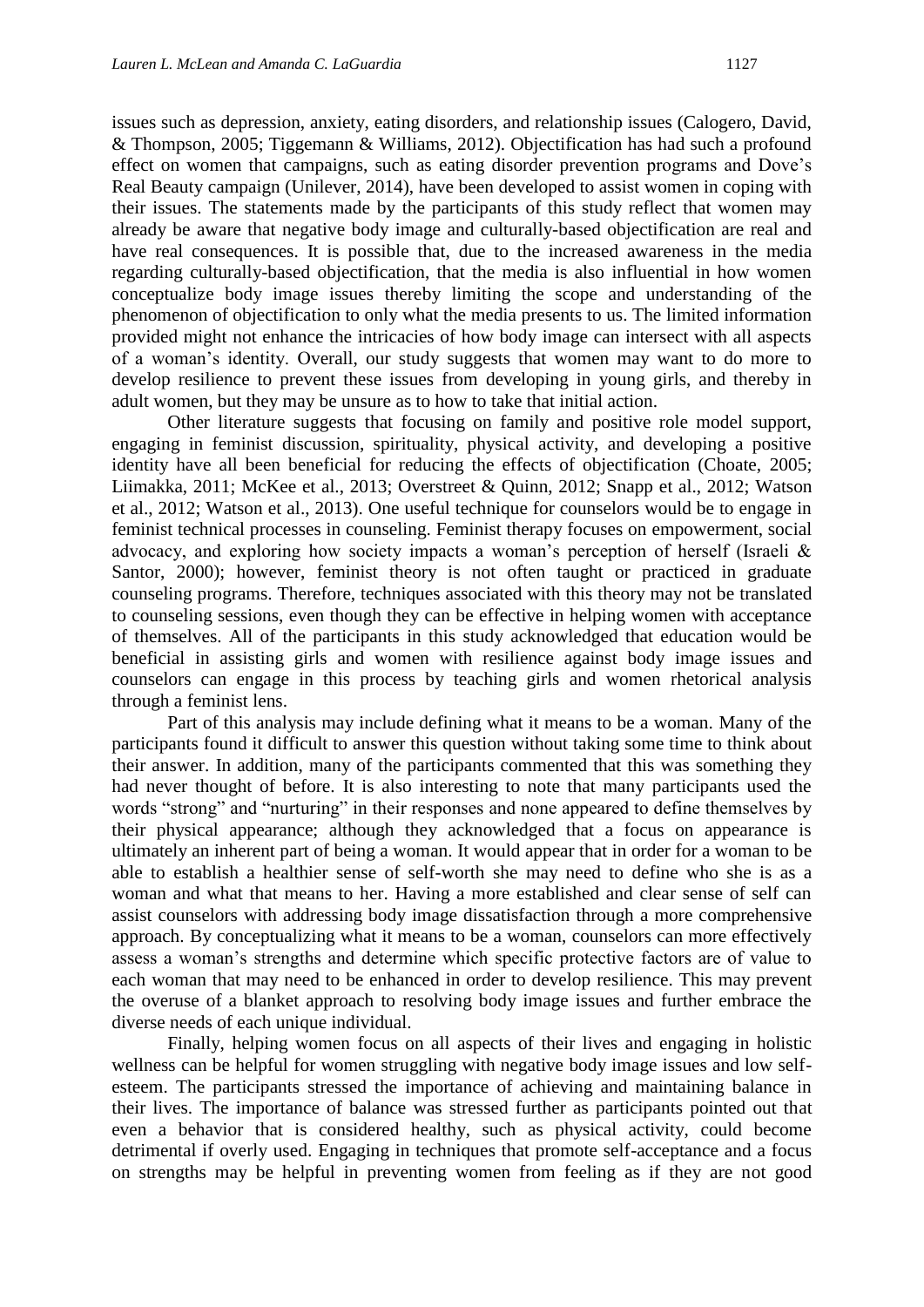enough. It may be wise to watch what forms of encouragement we are giving to women, for example, to lose weight and watch what they eat with the intention of assisting them in reaching a goal of physical health, because this may be interpreted as another form of objectification. Instead, the healthier focus for healing, as described by the participants, can be on balance and holistic health.

#### **Limitations and Future Research Considerations**

This study had a sample that was relatively homogenouss and may not be applicable to other groups of women. For example, the majority of the participants identified as Caucasian; therefore, there may have been a limited perspective on how gender identity and body image issues intersect with other aspects of identity, such as race. Future studies will need to be explored with a more diverse group of women in order to explore this phenomenon from multiple perspectives. Furthermore, this study was limited to only adult women. Younger girls under 18 may provide a different perspective regarding resiliency strategies. Also, while men experience body image issues to an extent, these issues are often different than the experiences of women; therefore, men were not included in this particular study. Future research can explore resiliency strategies for men's body image and self-esteem issues. Moreover, future studies, both qualitative and quantitative, will need to be conducted in order to assist with deepening the literature regarding resiliency strategies against negative body image and low self-esteem.

In addition, convenience and snowball sampling were used for this study. Further studies using a more random sample may lend further credence to, or dispute, Choate's (2005) theoretical model. Also, the length of the interviews averaged 15 minutes, although some interviews were longer in length. The length of these interviews could have been due to the specific nature of the questions asked. These questions were developed specifically to further explore Choate's (2005) theoretical model of body image resilience from a qualitative perspective; therefore, the questions were designed and asked for this purpose and were based on each factor of resilience in the model. Furthermore, this was the first qualitative study conducted by the first author; therefore, the interview length simply could have been a result of lack of qualitative research experience by the first author at the time the study was conducted. In addition, although member checking was utilized, it is possible that, due to the academic background of the participants, the participants did not understand the full purpose of member checking as it is used in qualitative research, which could have resulted in no changes made to any of the interview transcripts. Thereby, the results of this study are preliminary and further studies will need to be conducted in order to draw more specific conclusions related to the theoretical implications of this model for counselors.

As mentioned previously, this study only explored certain factors related to coping strategies and resilience based on the literature. Other factors may need to be explored in order to discover what may contribute to buffering against objectification. In addition, each of these factors could be explored singularly in order to fully evaluate the impact of each factor of resilience on women's body image development. Of course, each woman is unique so what might work for one woman may not work for another. Caution should be used when applying these results to the general client population because each client's circumstances are different. Finally, future research could potentially examine what techniques of change could be most beneficial in changing not only individuals but society as a whole. Campaigns and teaching strategies are implemented in areas like schools and the community, but we may not know how effective these techniques are in producing lasting change. Such exploration has the potential for closing a gap in the literature.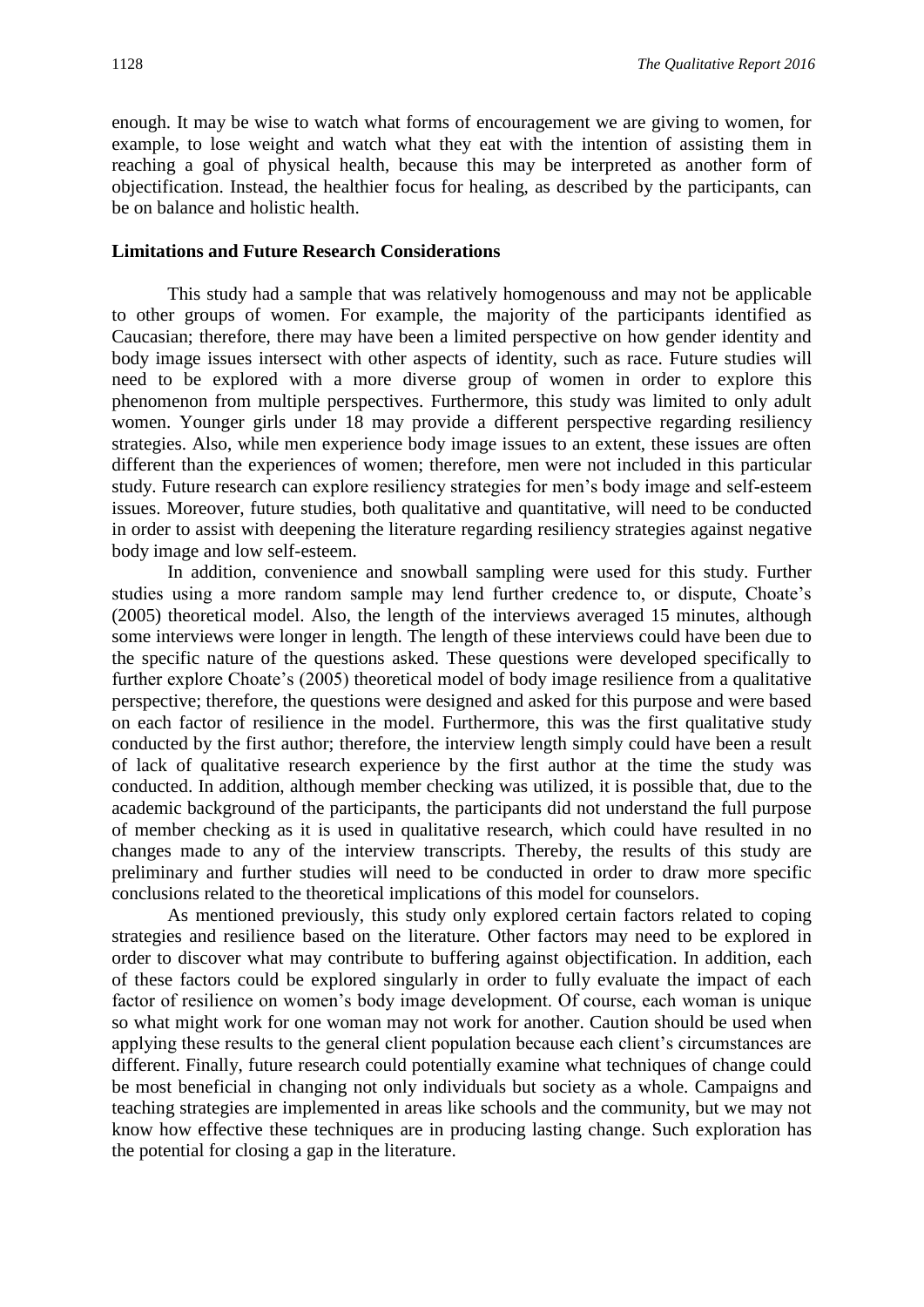#### **References**

- Allen, J., Gervais, S., & Smith, J. (2013). Sit big to eat big: The interaction of body posture and body concern on restrained eating. *Psychology of Women Quarterly, 37*(3), 325- 336. doi: 10.1177/0361684313476477
- Arroyo, A., & Harwood, J. (2012). Exploring the causes and consequences of engaging in fat talk. *Journal of Applied Communication Research, 40*(2), 167-187. doi: 10.1080/00909882.2012.654500
- Belenky, M. F., Clinchy, B. M., Goldberger, N. R., & Tarule, J. M. (1997). *Women's ways of knowing: The development of self, voice, and mind* (10<sup>th</sup> anniversary ed.). New York, NY: Basic Books.
- Calogero, R. M., Davis, W. M., & Thompson, J. K. (2005). The role of self-objectification in the experience of women with eating disorders. *Sex Roles, 52* (1/2). doi: 10.1007/211199-005-1192-9
- Calogero, R. M., & Pina, A. (2011). Body guilt: Preliminary evidence for a further subjective experience of self-objectification. *Psychology of Women Quarterly, 35*(3), 428-440. doi: 10.1177/0361684311408564
- Carey, R. N., Donaghue, N., & Broderick, P. (2011). 'What you look like is such a big factor': Girls' own reflections about the appearance culture in an all-girls' school. *Feminism & Psychology, 21*(3), 299-316. doi: 10.177/0959353510369893
- Choate, L. H. (2005). Toward a theoretical model of women's body image resilience. *Journal of Counseling & Development, 83*, 320-330.
- Creswell, J. W. (2007). *Qualitative inquiry and research design: Choosing among five approaches.* Thousand Oaks, CA: Sage Publications, Inc.
- Engeln-Maddox, R., Salk, R. H., & Miller, S. A. (2012). Assessing women's negative commentary on their own bodies: A psychometric investigation of the negative body talk scale. *Psychology of Women Quarterly, 36*(2), 162-178. doi: 10.1177/0361684312441593
- Evans, K. M., Kincade, E. A., & Marbley, A. F. (2005). Feminism and feminist therapy: Lessons from the past and hopes for the future. *Journal of Counseling and Development, 83,* 269-277.
- Fredrickson, B. L., & Roberts, T. A. (1997). Objectification theory: Toward understanding women's lived experiences and mental health risks. *Psychology of Women Quarterly, 21*, 173-206.
- Fuller-Tyszkiewicz, M., Reynard, K., Skouteris, H., & McCabe, M. (2012). An examination of the contextual determinants of self-objectification. *Psychology of Women Quarterly, 36*(1), 76-87. doi: 10.1177/0361684311426721
- Israeli, A. L., & Santor, D. A. (2000). Reviewing effective components of feminist therapy. *Counselling Psychology Quarterly, 13*(3), 233-247.
- Katz-Wise, S., Budge, S., Lindberg, S., & Hyde, J. (2013). Individuation or identification? Self-objectification and the mother-adolescent relationship. *Psychology of Women Quarterly, 37*(3), 366-380. doi: 10.1177/0361684312468425
- Liimakka, S. (2011). Objectification, empowering embodiment, and physical activity. *Sociology of Sport Journal, 28,* 441-460.
- Maxwell, J. A. (2005). *Qualitative research design: An interactive approach.* Thousand Oaks, CA: Sage Publications, Inc.
- McKee, S., Smith, H., Koch, A., Blzarini, R., Georges, M., & Callahan, M. (2013). Looking up and seeing green: Women's everyday experiences with physical appearance comparisons. *Psychology of Women Quarterly, 37*(3), 351-365. doi: 10.1177/0361684312469792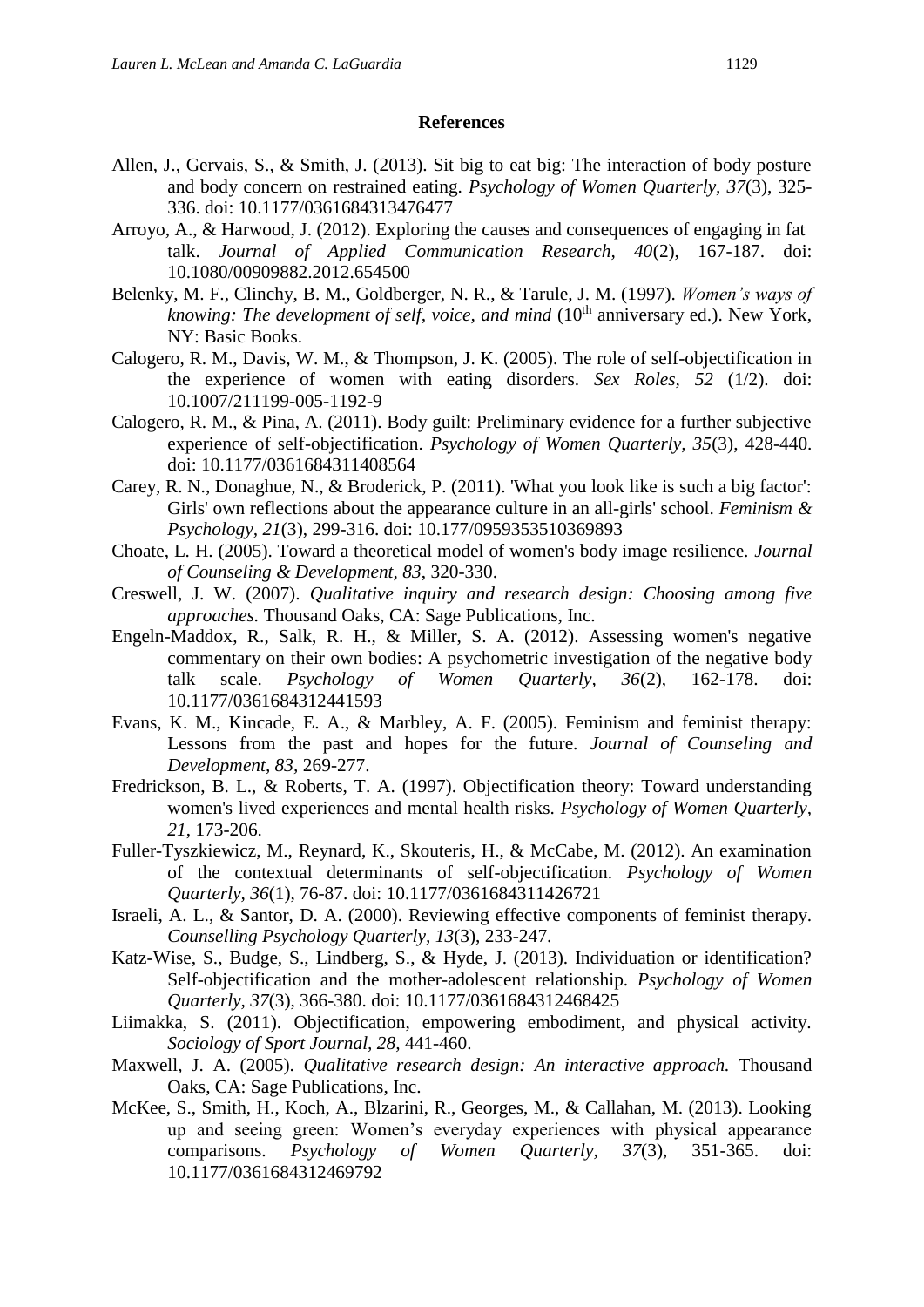- Moradi, B. (2010). Addressing gender and cultural diversity in body image: Objectification theory as a framework for integrating theories and grounding research. *Sex Roles, 63*, 138-148. doi: 10.1007/s11199-010-9824-0
- Moustakas, C. (1994). *Phenomenological research methods.* Thousand Oaks, CA: Sage Publications, Inc.
- Myers, J. E., & Sweeney, T. J. (2005). The wheel of wellness. In J. E. Myers & T. J. Sweeney (Eds.), *Counseling for wellness* (pp. 15-28). Alexandria, VA: American Counseling Association.
- Overstreet, N. M., & Quinn, D. M. (2012). Contingencies of self-worth and appearance concerns: Do domains of self-worth matter? *Psychology of Women Quarterly, 36*(3), 314-325. doi: 10.1177/0361684311435221
- Pipher, M. (1994). *Reviving Ophelia: Saving the selves of adolescent girls*. New York, NY: Riverhead Books.
- Prouty Lyness, A. M., & Lyness, K. P. (2007). Feminist issues in couple therapy. *Journal of Couple & Relationship Therapy, 6,* 181-195. doi: 10.1300/J398v06n01\_15
- Snapp, S., Hensley-Choate, L., & Ryu, E. (2012). Body image resilience model for first-year college women. *Sex Roles, 67,* 211-221. doi: 10.1007/s11199-012-0163-1
- Thomas, S. A. (1977). Theory and practice of feminist therapy. *Social Work, 22*(6), 447-454.
- Tiggemann, M., & Williams, E. (2012). The role of self-objectification in disordered eating, depressed mood, and sexual functioning among women: A comprehensive test of objectification theory. *Psychology of Women Quarterly, 36*(1), 66-75. doi: 10.1177/0361684311420250
- Trier-Bieniek, A. (2012). Framing the telephone interview as a participant-centered tool for qualitative research: A methodological discussion. *Qualitative Research, 12,* 630-644. doi: 10.1177/1468794112439005
- Unilever. (2014). *The Dove campaign for real beauty.* Retrieved from <http://www.dove.us/social-mission/campaign-for-real-beauty.aspx>
- Watson, L. B., Robinson, D., Dispenza, F., & Nazari, N. (2012). African American women's sexual objectification experiences: A qualitative study. *Psychology of Women Quarterly, 36*(4), 458-475. doi: 10.1177/036164312454724
- Watson, L., Ancis, J., White, N., & Nazari, N. (2013). Racial identity buffers African American women from body image problems and disordered eating. *Psychology of Women Quarterly, 37*(3), 337-350. doi: 10.1177/0361684312474799
- Worell, J., & Etaugh, C. (1994). Transforming theory and research with women. *Psychology of Women Quarterly, 18*, 443-450.

## **Appendix A**

#### **Interview Questions**

- 1. What does being a woman mean to you?
- 2. How would you describe a woman with a healthy self-esteem?
- 3. Do you think family support helps women's self-esteem/body image? The relationship between femininity and masculinity? Athleticism? Coping strategies? Sense of holistic wellness?
- 4. Do you think these influences mentioned are positive, negative, or both? Why or why not?
- 5. What would you like to see being done to help women and girls develop a healthy self-esteem?